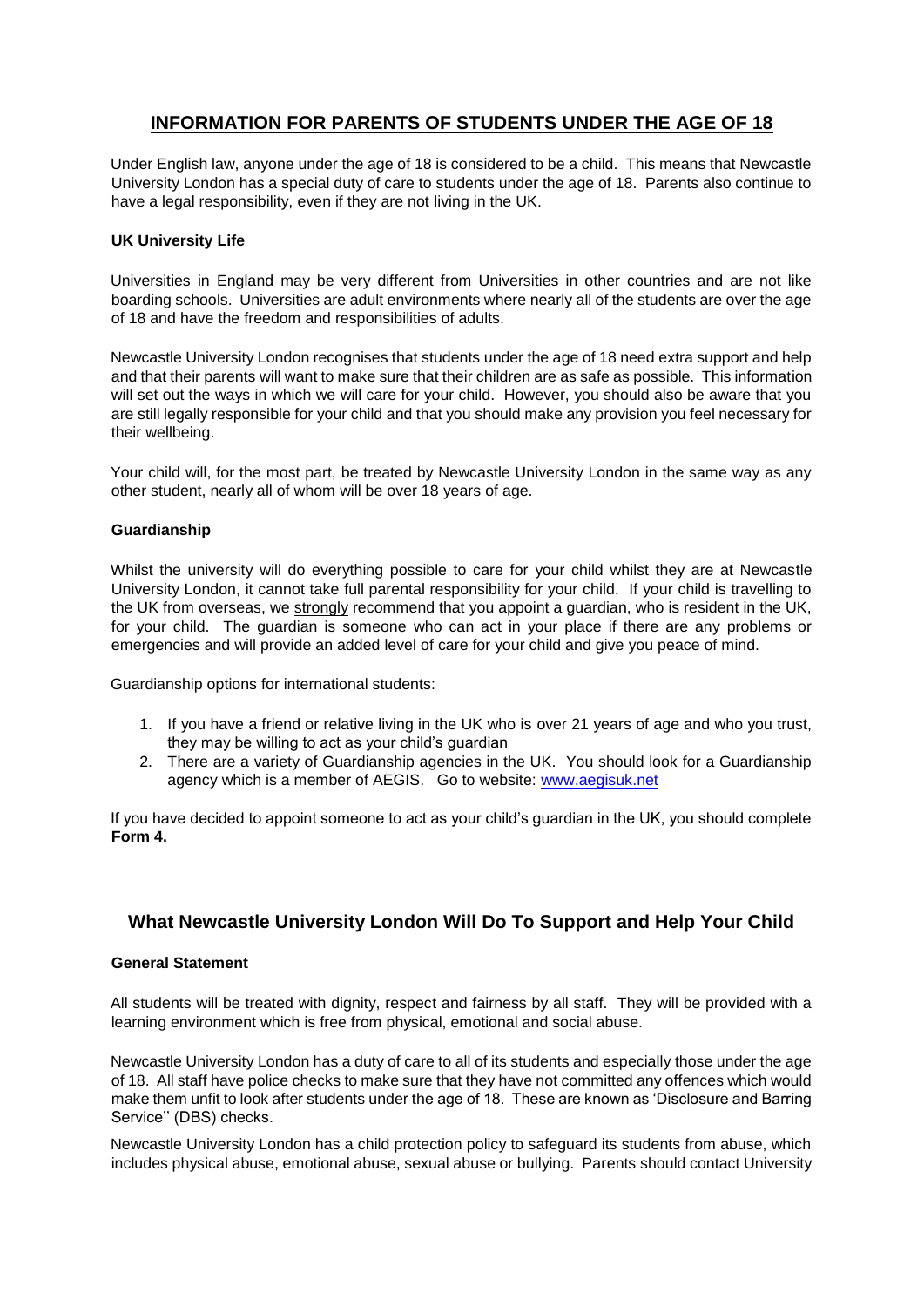Student Services if they become concerned that their child might be suffering abuse from any other student or any member of staff.

## **Support for Students Under the Age of 18**

## **Personal Tutor**

Each student is assigned a personal tutor who is available to discuss and deal with any issues which might arise as part of the student's studies.

### **Student Services Staff**

Newcastle University London has a number of Student Services Staff, whose role it is to look after the welfare of all of our students, but particularly those under the age of 18. Student Services Staff are made aware of each student under the age of 18 so that they can provide extra help and support to these students. Newcastle University London offers a dedicated Welfare Officer who monitors the welfare of all students under the age of 18. Various support services as well as conducting 1-2-1 sessions with students are available on a regular basis.

The Student Services Staff also help students with the following:

- Police Registration (for some international students)
- Visa Extensions (for some international students)
- Registration with a local doctor
- Social Activities

## **Social Programme and Social Activities**

The campus runs a range of social activities that students are encouraged to get involved in. These social activities are designed to help students make friends, engage with the culture of London and have fun outside of the classroom. The campus also has a Students' Union Coordinator who helps facilitate the creation of student-led social clubs which your child will be encouraged to join.

### **24 Hour Emergency Support**

The campus has a 24 hour emergency support line which will be made available to your child. It means that your child can contact someone day and night, no matter where they are. This number will be made available to your child before the start of the programme. Please note that this number should only be used for emergencies and not for general enquiries.

## **Medical Services**

Students will be advised to register with a local doctor upon arrival, details of this is included in the Student Handbook which students receive during their induction. It is important that students bring any medical information with them and inform us of any ongoing medical concerns in order for us to be able to identify the students' needs in advance.

Please note that students between the age of 16 and 18 are able to give their own consent for medical treatment and their wishes will be respected by medical staff. The centre can only give consent for medical treatment if a student under the age of 18 is unable to do so themselves (for example if they are unconscious or the doctor thinks they are mentally unfit to give consent)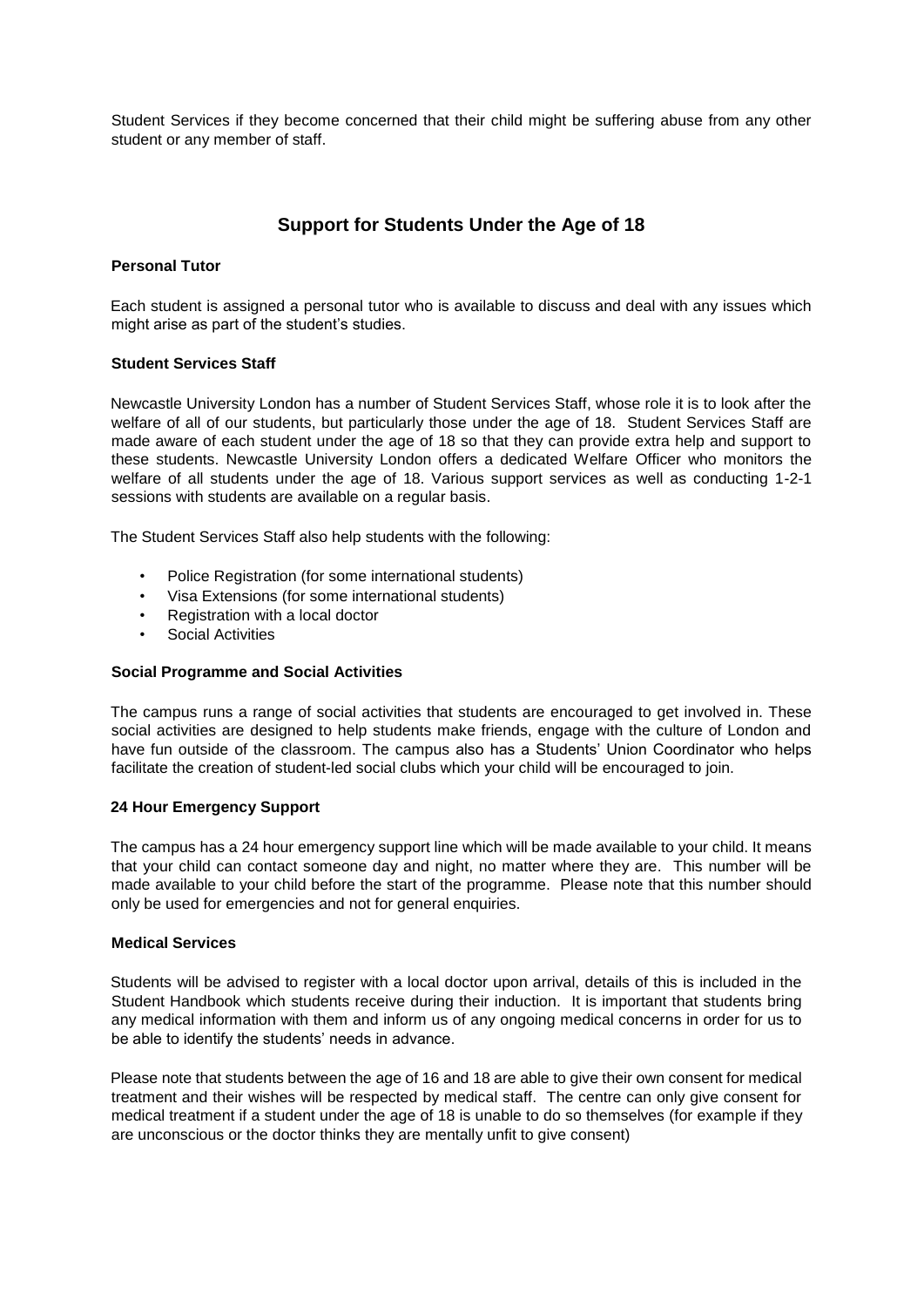## **Dental Services**

Students will be advised to register with a local dentist upon arrival. A charge is made for dental treatment, however if your insurance policy includes cover, you may be able to re-claim some of the treatment fees back. Please refer to your policy.

## **Pre-Departure**

Your child will receive a pre-departure guide before they begin their studies. You should read this guide together to make sure that your child is prepared for arrival in the UK. It is available on the Newcastle University London website.

## **Meet and Greet Service for International Students**

In the Policy Guidance for Tier 4 of the Points Based System it states that 'All children studying in the United Kingdom must have suitable care arrangements in place for their travel, reception at port and living arrangements while here. Children are all students under 18 years old. If you are 16 or 17 years old and applying as an adult student, you must have your parent(s) or legal guardian(s) written consent that you can live and travel independently.'

To ensure the safety of your child on arrival in the UK, we require parents of students under the age of 18 to use the 'meet and greet' service, at the cost set out in the brochure, unless they have made satisfactory alternative provision for their child to be met. A taxi will be there to meet your child and safely transport them to their selected destination. All of the drivers of the taxi service we use have had police checks to make sure they are suitable to collect students aged under 18 of age. You should complete the 'Arrivals Details Form', which is sent with the student's course confirmation correspondence.

If you do not wish to use the meet and greet service and have arranged for someone else to meet your child at the airport, you should complete **Form 5** to let us know the full details, including flight number, flight arrival time at the UK airport, the name of the person collecting the student and their expected arrival time at the campus.

Please Note: Parents/Guardians of UK/EU students under the age of 18 are also encouraged to put in place suitable care arrangements for their child's travel and accommodation even if they are travelling only a short distance.

### **Accommodation**

International Students under the age of 18 can choose between homestay or residential accommodation. All students under 18 in the residences live in a standard room but share a kitchen.

Please note that we are not able to segregate students by age, gender, religion or ethnic group.

### **Support in Accommodation**

The campus provides support for all students living in our residential accommodation. In addition to professional residence staff who work on-site, the campus employs a warden whose role it is to look after the welfare of students in the residential units and to maintain good order in residences.

### **Curfew**

All students in residence must sign a book to say when they are leaving the residences and when they are returning each night. If students under the age of 18 leave the residences in the evening, they are expected to return by 11.00pm. If they wish to return later because they are attending a special event, they must get permission from the residence warden and have the curfew authorised and logged.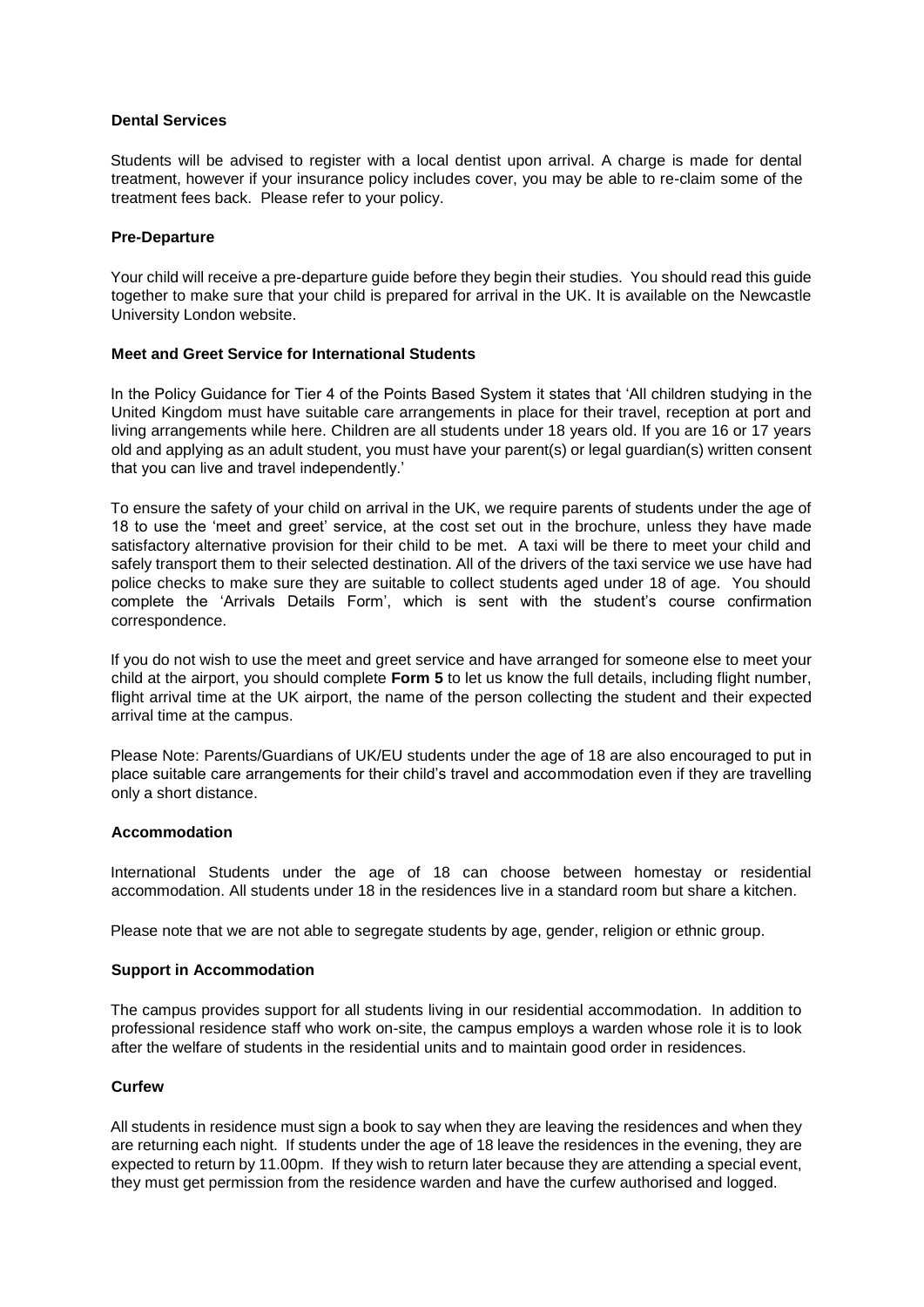### **Nights or Weekends Away from the Residences**

If a student under the age of 18 wishes to be away from the residences overnight or for a weekend, they must first get permission from the campus Student Services' Welfare Officer. The student must also inform their residence warden of their intended plans. The Student Services' Welfare Officer will then try to contact you, either directly or, for international students, via their agent to gain authorisation of this absence. If it is not possible to contact you and you have appointed a UK guardian, we will seek permission from the guardian. If we cannot make contact with your child's guardian, the Student Services Manager will have final say on whether the absence will be permitted. In all cases we will need to know where your child is going and who they are going with or going to see. We will also need a contact telephone number and address.

## **Our Expectations of Students**

## **Alcohol and Cigarettes**

In the UK it is illegal for alcohol or cigarettes to be sold to anyone under the age of 18. It is also illegal for anyone under the age of 18 to buy alcohol or cigarettes. Newcastle University London does not allow smoking or drinking alcohol by any student on campus.

Please Note: Under English law it is a criminal offence to smoke in any enclosed place used by the public.

### **Conduct and Behaviour of Students**

All students are expected to treat other students, staff and visitors of Newcastle University London with respect, dignity and fairness. Students under the age of 18 are treated in the same way as other students and are expected to take responsibility for their own behaviour. The 'Student Code of Conduct' is given to all students when they arrive on campus. A copy is available on request.

### **Attendance**

Good attendance is key to academic success. Newcastle University London expects students to attend **all academic sessions**. Student attendance is monitored carefully and where attendance is not satisfactory, the university has an absence procedure, which is administered by the Academic Support Team. Newcastle University London has an additional obligation to report to the Home Office, UK Visas and Immigration (UKVI) service any changes that may affect the terms of an international student's visa, including absence from the programme.

The campus' Welfare Officer will monitor class attendance of Under 18 students on a daily basis to ensure your child's welfare. Any absences will be followed up on to confirm the student's safety and wellbeing.

### **Disciplinary Action**

## **Any student who fails to meets Newcastle University London's expectations for attendance or behaviour and conduct is likely to face disciplinary action.**

Disciplinary action for minor offences will range from a reprimand to a fine not exceeding £100. For major offences, for example where the student's behaviour puts others at significant risk, or where the student has persistently failed to attend classes as required by the Home Office, the student will be subject to formal disciplinary action. If, for any reason, disciplinary action is taken against a student